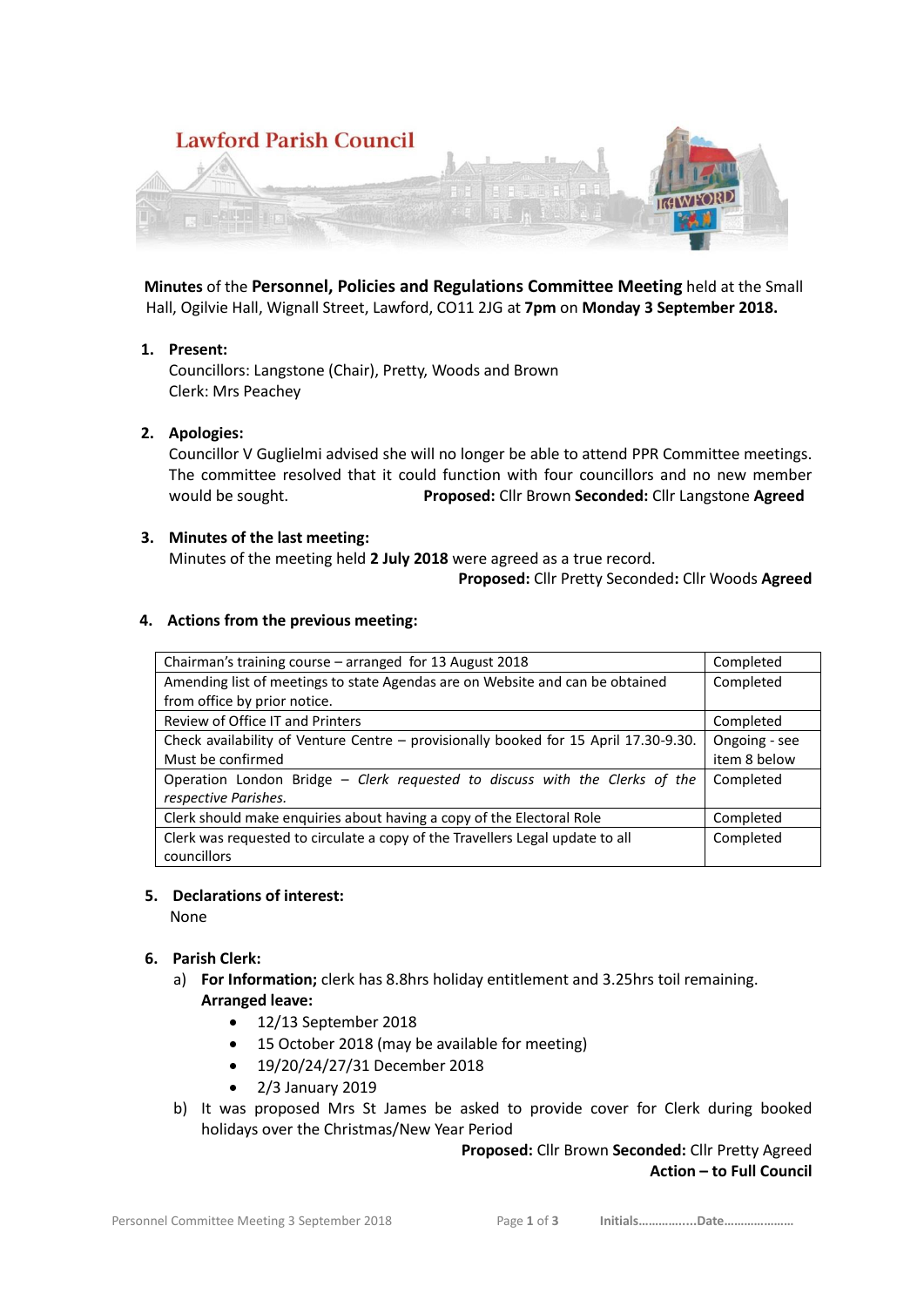- *c)* **To review** the EALC Profile exercise completed by the Clerk as a result of the increase in Lawford's population/new legislative requirements/GDPR and increased requirements for Audit. The EALC profile exercise is designed to determine where on the grading the Clerks should sit as a result of increased workload/requirements. *Cllr Brown will examine the Profile Exercise and discuss with EALC, reporting back to the PPR Committee or Full Council – whichever meets first.*
- *d)* **For discussion;** clerks workload. Clerk suggested Mrs St James, who stands in for the Clerk during leave, be approached to assist with some tasks*. It was proposed Mrs St. James be approached to work as a Clerical Assistant for 3hrs per week at her normal rate of £10 per hour to carry out specific functions - See items 7a) and m). This to begin as soon as approved and continue to end of December when it will be reviewed.*

#### **Proposed:** Cllr Brown **Seconded:** Cllr Woods **Agreed Action – to Full Council**

### **7. Council/Councillors:**

### **For further discussion;**

a) Reducing the number of Councillors - *It was proposed this be reviewed at the first meeting following council's next Election in May 2019*.

## **Proposed:** Cllr Pretty **Seconded:** Cllr Brown **Agreed Action – to Full Council**

- *b)* Changing the name of Council *Note: to Full council for further discussion as it has now become apparent this will have a bearing on the new Website.* **Action - to Full Council**
- *c)* Reducing the number of meetings per year Cllr Langstone produced a discussion document to be circulated at the Full Council meeting for discussion and approval with the intention that if approved the new dates be put in place from January 2019.

#### **Action – to Full Council for discussion**

d) Committee powers/remits and the possibility of budget allocation to enable committees to carry out works without referring back to Full Council. Proposed remits will be taken to Full Council for discussion and the proposed £5,000.00 budget for the Amenities Committee will be taken forward by the Finance Committee.

#### **Action to Full Council**

e) Standing Orders; amendments to consider – an alteration to be made for GDPR and the 2018 Standing Orders to be reviewed in May 2019.

#### **Proposed:** Cllr Langston **Seconded:** Cllr Brown **Agreed**

- f) Financial Regulations; amendment for consideration if committees are given a budget. Clerk to review (taking into account the Amenities Budget if approved) and put before PPR Committee when completed. **Action - Clerk**
- *g)* Quality Council; actions required to achieve this (Action Plan now completed). *The Website Working Group will now also look at achieving Quality Council Status as the two are inextricably linked. (Website & Quality Council working Group)*
- h) New Website meeting being held  $5<sup>th</sup>$  September 2018 for a presentation by Mr St. James.
- *i)* Grant Policy amendment **suggestion grants be dealt with once per year**. *It was proposed the cut-off date for Grant applications be the third Monday of June as this allows the Clerk time to process and place on the Agenda for a decision in July. To come into force for 2019. Note: If approved Grant requests received after December 4th 2018 will not be reviewed until July 2019.*

### **Proposed:** Cllr Brown **Seconded:** Cllr Pretty **Agreed**

#### **Action – to Full Council**

*j)* Policies; to bring the review of all policies in line it is suggested they ALL be reviewed at the Annual Meeting in May. **Proposed:** Cllr Pretty **Seconded:** Cllr Langstone **Agreed Action – to Full Council**